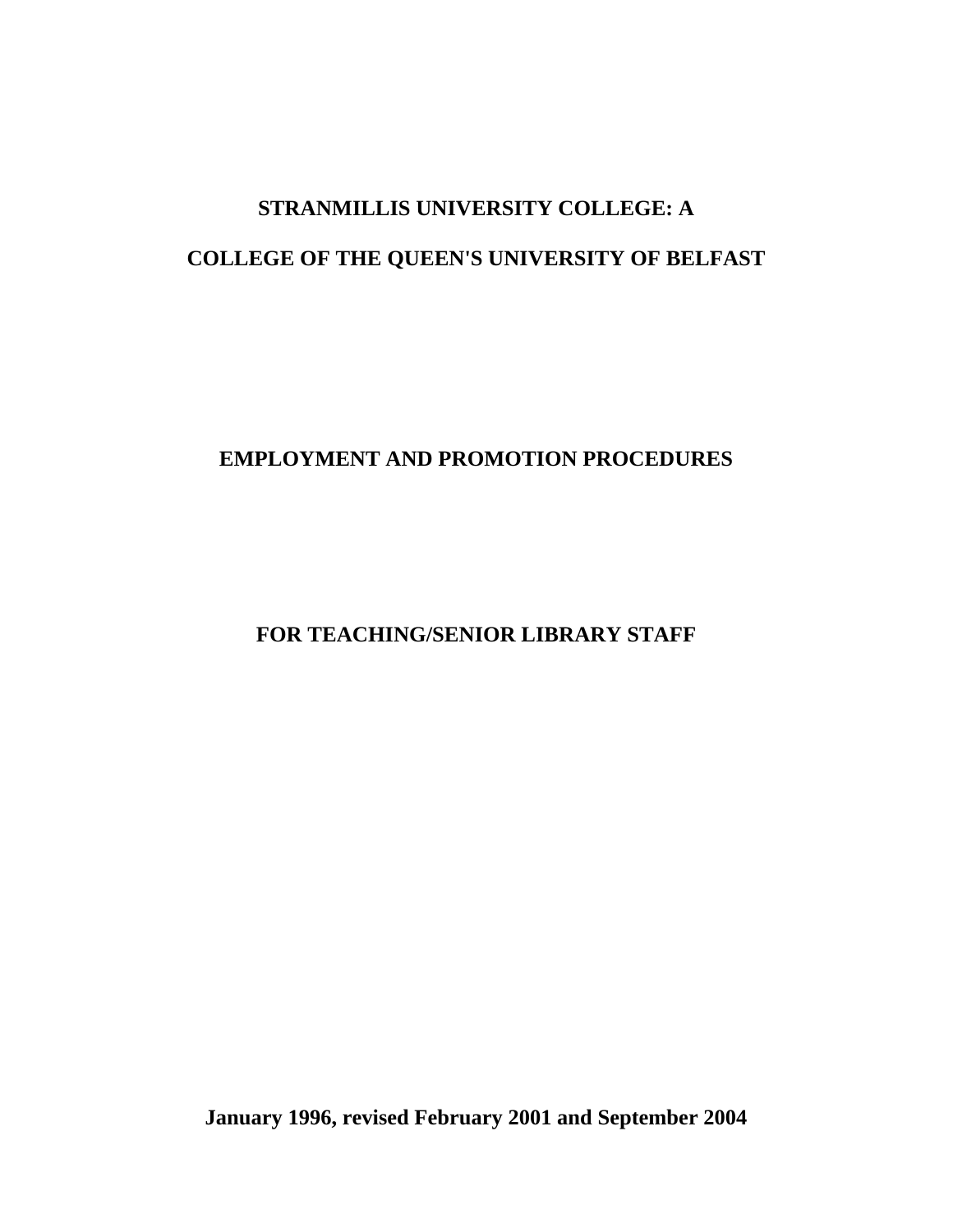#### **EMPLOYMENT AND PROMOTION PROCEDURES**

#### **OBJECTS**

The object of these procedures is to define the basis upon which the College will seek to appoint members of the teaching/senior library staff.

The College as a public body will provide equality of job opportunity without regard to any consideration other than merit and ability, in line with its Equal Opportunities Code of Practice.

These procedures were adopted by the Board of Governors of Stranmillis University College at its meeting held on 18 January 1996 and were revised in February 1999 and again in February 2001.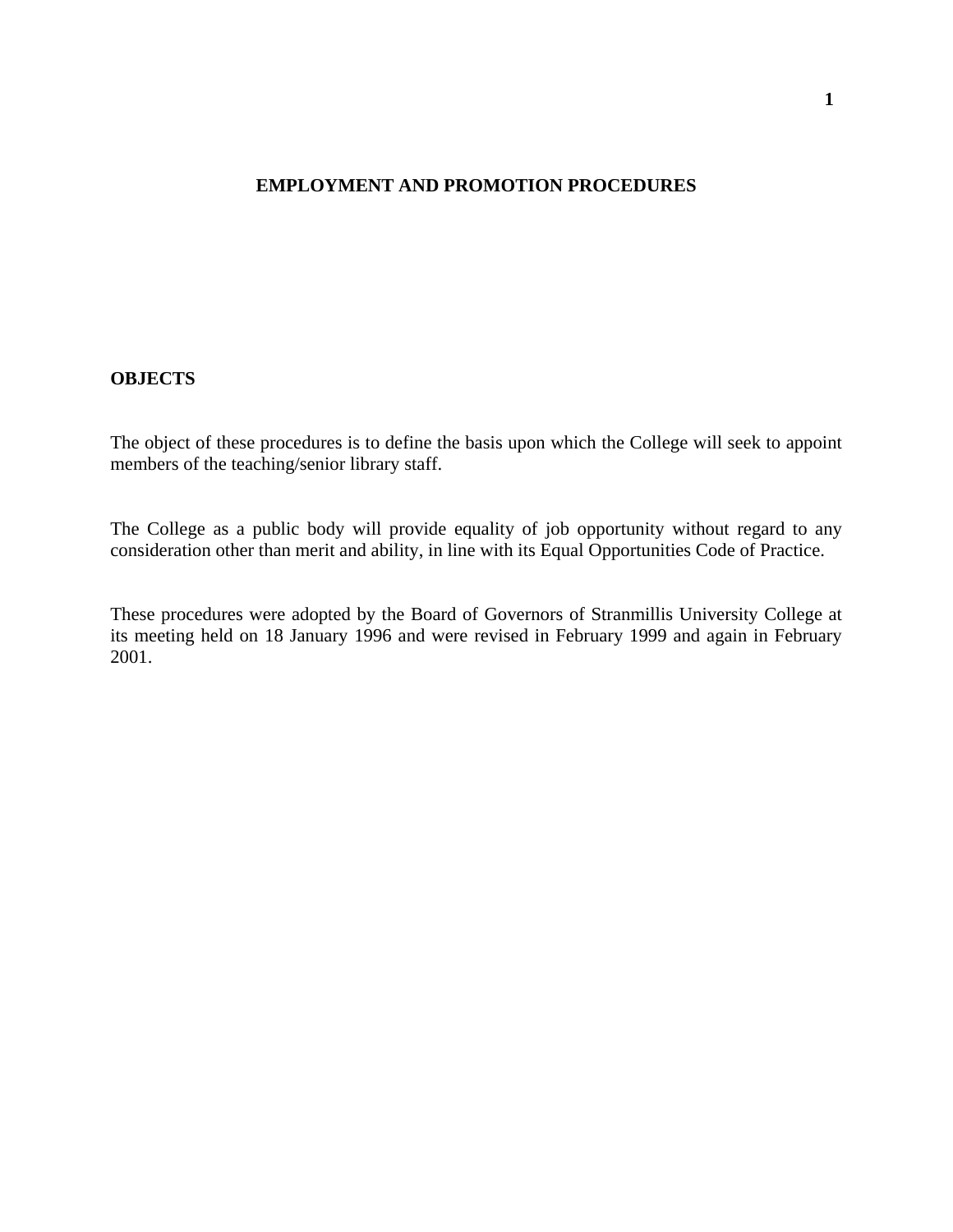# **PROCEDURES FOR APPOINTMENT TO THE ACADEMIC/SENIOR LIBRARY STAFF**

### **1. GENERAL**

- 1.1 Procedures followed are in accordance with
	- (i) Paragraph 1(c) of the Second Schedule of the Minute of Appointment of the Board of Governors,
	- (ii) Third Schedule of the Minute of Appointment of the Board of Governors,
	- (iii) the legislative enactments governing employment, and
	- (iv) the Agreement between the Queen's University of Belfast and Stranmillis University College (2002).
- 1.2 The procedures recognise the distinctions between
	- (i) The Principal,
	- (ii) the College Directors, and
	- (iii) members of the lecturing staff.
- 1.3 Every effort shall be made to ensure that, as far as is reasonably practicable, shortlisting and interviewing panels include representatives of both sexes and of both religious communities, in line with the College's Equal Opportunities Code of Practice.
- 1.4 As indicated in 1.1 (iv) above, an external subject specialist will possibly be called upon to assist with the recruitment of new members of staff (this is optional), along with a nominated member of the University staff (this is a requirement). The latter will be a full or voting member of the selection panel.

#### **2. THE PRINCIPAL**

2.1 The position of Principal shall be publicly advertised.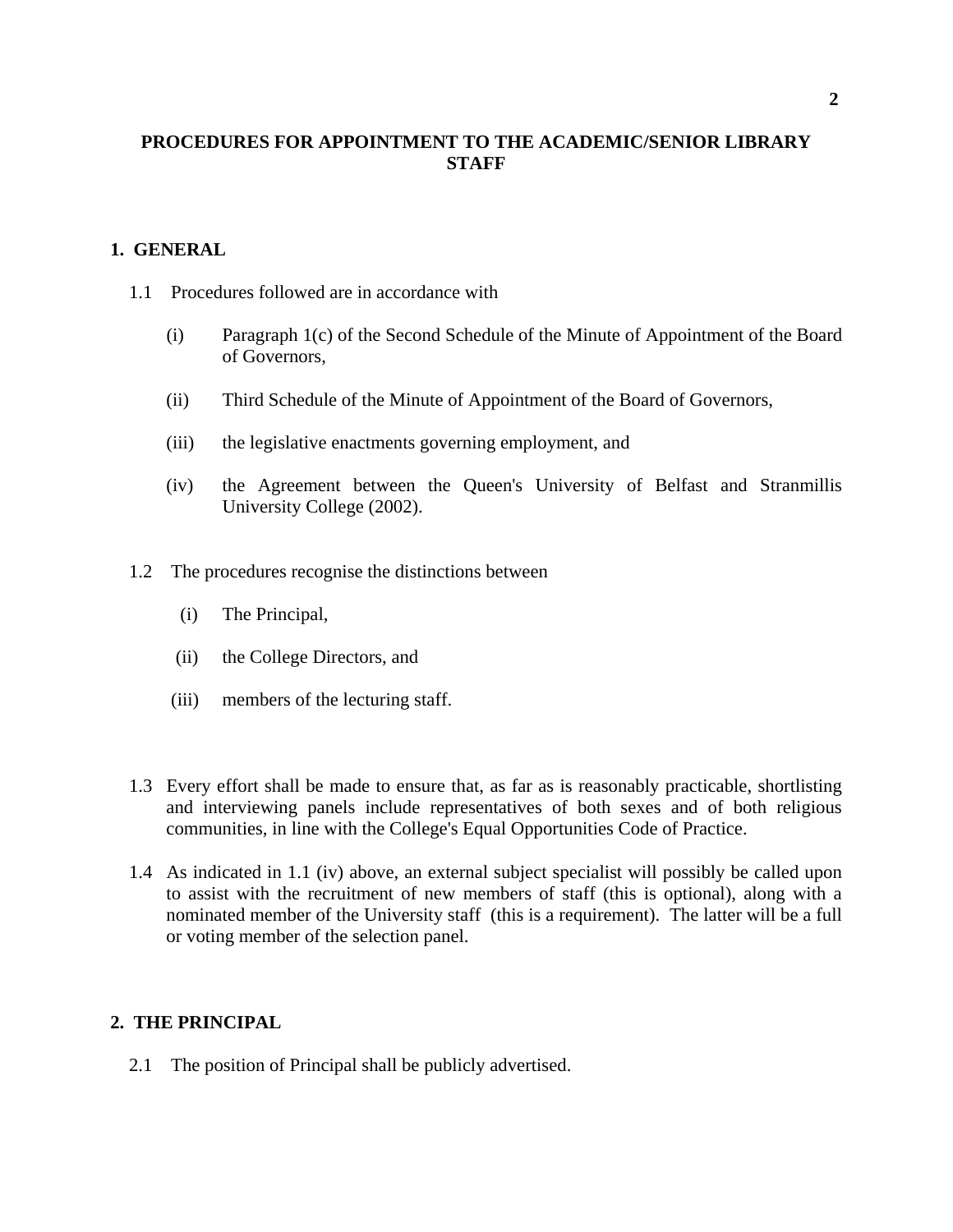- 2.2 Shortlisting for the appointment shall be the responsibility of the Establishment and Development Committee.
- 2.3 Interviewing of an agreed number of shortlisted candidates and the selection of the candidate to be offered the post, shall be carried out by the Board of Governors itself and may not be delegated to a sub-committee. The Board may wish to invite a suitably qualified technical assessor to be present at the interviews. He/she may ask supplementary questions. He/she will also offer specialist advice, at an appropriate point during the final discussion but will not be a full or voting member of the panel.
- 2.4 Subject to the approval of the relevant government Department, formal offers of appointment shall be made by the Clerk to the Governors, acting on the Board's behalf.

# **3. DIRECTORS AND COLLEGE LIBRARIAN**

- 3.1 The positions of Directors and College Librarian shall first be advertised within the College and suitable candidates selected from the applicants, unless such a process would be likely to result in an inadequate shortlist or would conflict with the Fair Employment and/or Equal Opportunities legislation and Codes of Practice. If such would be the case or if a suitable candidate is not found, then the position shall be publicly advertised.
- 3.2 Shortlisting and interviewing for the position of Director shall be the responsibility of the Establishment and Development Committee, which shall have delegated power from the Board of Governors to make the appointment.
- 3.3 Shortlisting and interviewing for the position of College Librarian shall be the responsibility of a panel consisting of the Chair of the Board of Governors, the Vice-Chair, the Chair and two members of the Establishment and Development Committee, the Principal and the relevant Director. This panel shall have delegated power from the Board of Governors to make the appointment.
- 3.4 If any of the positions above have been publicly advertised, the panel for short-listing and interviewing shall include a nominee of the Queen's University. An external academic assessor, approved by the University, may also participate in the interviewing process. He/she would ask supplementary questions. He/she would also offer specialist advice, at an appropriate point during the final discussion but would not be a full or voting member of the panel.
- 3.5 Formal offers of appointment shall be made by the Principal on behalf of the Board of Governors and reported to the next meeting of the Board.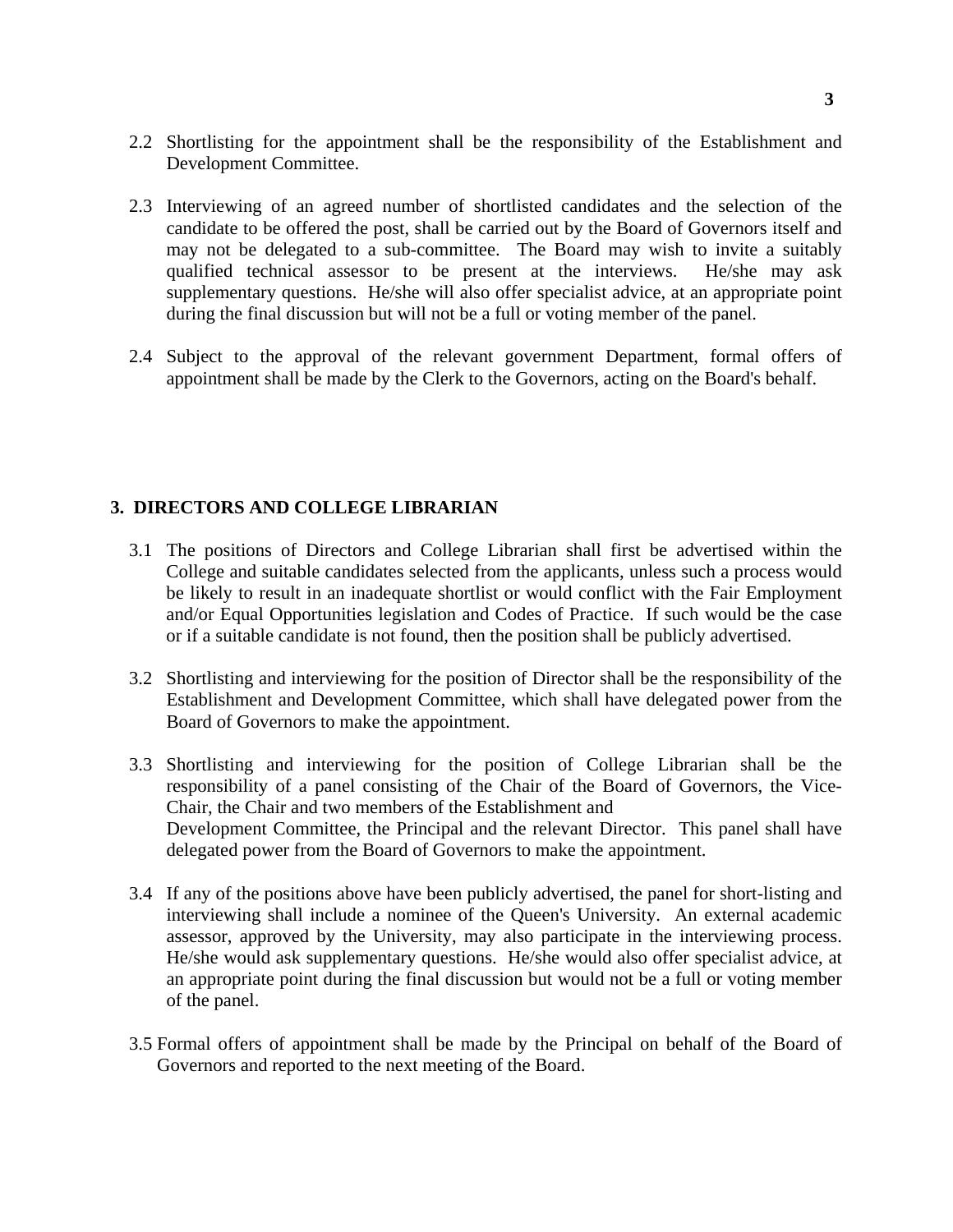#### **4. APPOINTMENTS TO THE LECTURING STAFF**

- 4.1 Such positions shall be publicly advertised.
- 4.2 Shortlisting shall be the responsibility of a panel consisting of the Principal, the relevant Director and the Head of Teaching and Learning for the Subject concerned or, where appropriate, the Librarian, along with a nominee of the Queen's University. Members of the Board of Governors may also be called upon to participate, if required (see also 1.4 above).
- 4.3 Interviewing of a agreed number of shortlisted candidates, and the selection of the candidate to be offered the post, shall be carried out by a panel consisting of the Principal, the relevant Director/Head of Department, the Head of Teaching and Learning for the Subject concerned or, where appropriate, the Librarian, the Chair of the Establishment and Development Committee, two other members of the Board of Governors and a nominee of the Queen's University. An external academic assessor, approved by the University, may also participate in the interviewing process. He/she would ask supplementary questions. He/she would offer specialist advice, at an appropriate point during the final discussion but would not be a full or voting member of the panel.
- 4.4 Formal offers of appointment shall be made by the Principal on behalf of the Board of Governors and reported to the next meeting of the Board.

### **5. RESTRICTIONS**

- 5.1 No Governor of the College shall take part as a Governor in consideration of his or her own promotion, or in the appointment of his or her successor. As soon as the Board has decided to advertise a post for which a Governor may contemplate submitting an application, the person must declare an interest and withdraw from all meetings of the Board or its committees at which the appointment is being considered.
- 5.2 Elected staff representatives on the Board of Governors shall not be permitted to take part in the making of appointments to the teaching/senior library staff, except where they are acting in the role of line manager.

#### **6. HUMAN RESOURCES MANAGER**

6.1 The Human Resources Manager will normally assist with College shortlisting and appointment panels and act as secretary where appropriate.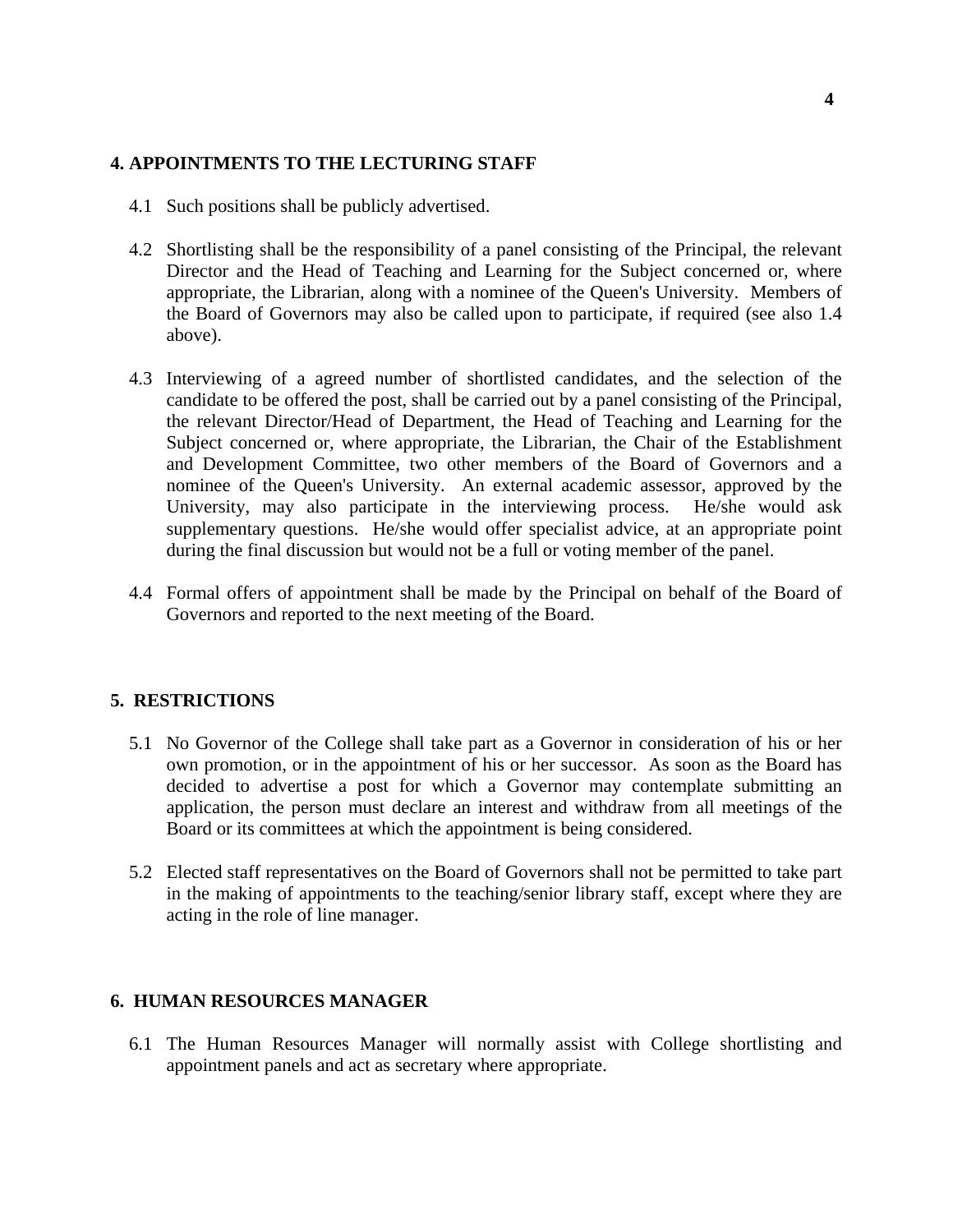#### **PROCESS**

- 1. Initial decision to make an appointment : this is based upon the staffing establishment authorised by the Board of Governors and follows the recommendation of the Principal, in consultation with the Senior Management Group where appropriate.
- 2. Agreement on the timetable of events to be followed : again, this is based upon the recommendation of the Principal.
- 3. Framing the advertisement, the job description and the personnel specification, including minimum criteria and a reference to the possibility of the enhancement of these criteria : this will be done by the Principal and the Human Resources Manager.
- 4. Advertising the post as required : the Principal liaises with the Human Resources Manager to arrange this.
- 5. Dispatch of application forms to those requesting them, together with relevant College information and EO monitoring forms : this is arranged by the Human Resources Manager who also receives the completed forms when returned and is responsible for ensuring that EO monitoring forms are separated immediately upon receipt and are not seen by those involved in the appointment process. Only the information contained in an application form will be considered in the selection process. CVs submitted by candidates will therefore be disregarded.
- 6. Shortlisting, by the appropriate panels, as follows:
	- (a) preparation of a comparative matrix containing all applicants
	- (b) application of criteria stated in personnel specification, with any enhancement of criteria agreed in advance of the examination of application forms by the panel
	- (c) decision on the number to be interviewed in the light of (b) above
	- (d) invitations, giving at least 7 days notice, dispatched to shortlisted candidates to attend for interview - including also offer to arrange a visit to the College (such visits by candidates to take place simultaneously)
	- (e) references of the shortlisted candidates taken up
	- (f) arrangements for interviews agreed with respect to the order in which candidates are to be seen, the timing of the interviews and preparation of questions for use during the interviews
	- (g) record of the shortlisting process to be agreed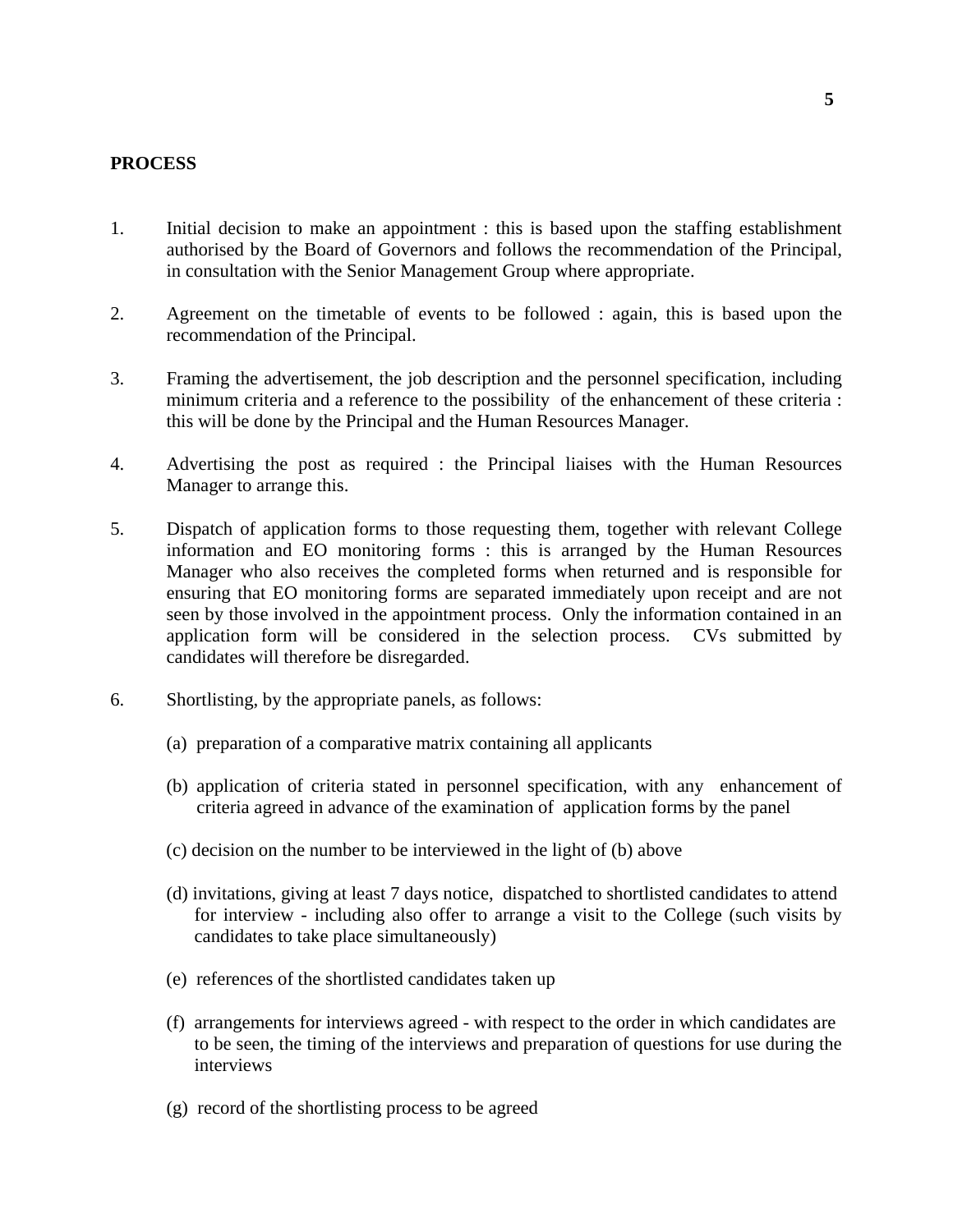- (h) recording to be made by pen not pencil
- (i) all such records to be kept for a minimum of three years.

#### **7. INTERVIEWS**

- (a) agreement on the same set of core questions, related to the job description, to be put to all candidates - and who is to ask these: these core questions may be developed by any supplementary or additional questions which any panel member, including the assessor, may wish to ask
- (b) adherence to sequence of interviews and timing
- (c) schedules of appointment criteria issued for the convenience of panellists
- (d) interviews, using a standard College assessment aid for recording purposes these to be completed independently at the conclusion of each interview
- (e) discussion of candidates using the above information (references to be referred to only in the event of disagreement amongst the panel and/or to confirm the decision made); the assessor's views only to be invited following the reporting of panellists' initial views; an optional additional mark and comments may be added to each assessment aid following the discussion - his/her marks then to be added up by each panel member.
- (f) selection of successful candidate, following the reporting of final scores for each candidate by each panel member and on the basis of a majority decision, subject to a satisfactory standard having been attained. (Where this process does not produce a conclusive result, the Chair of the panel shall have a second and casting vote.)
- (g) Principal, or Human Resources Manager, to issue a letter of appointment and notify unsuccessful candidates as soon as possible
- (h) retention of all panellists' notes made during interviews along with assessment aids for a minimum of three years
- (i) payment of expenses to candidates attending for travel within the UK and Ireland (where appropriate)
- (j) report to the Board on the appointment
- (k) issue of contract documentation.